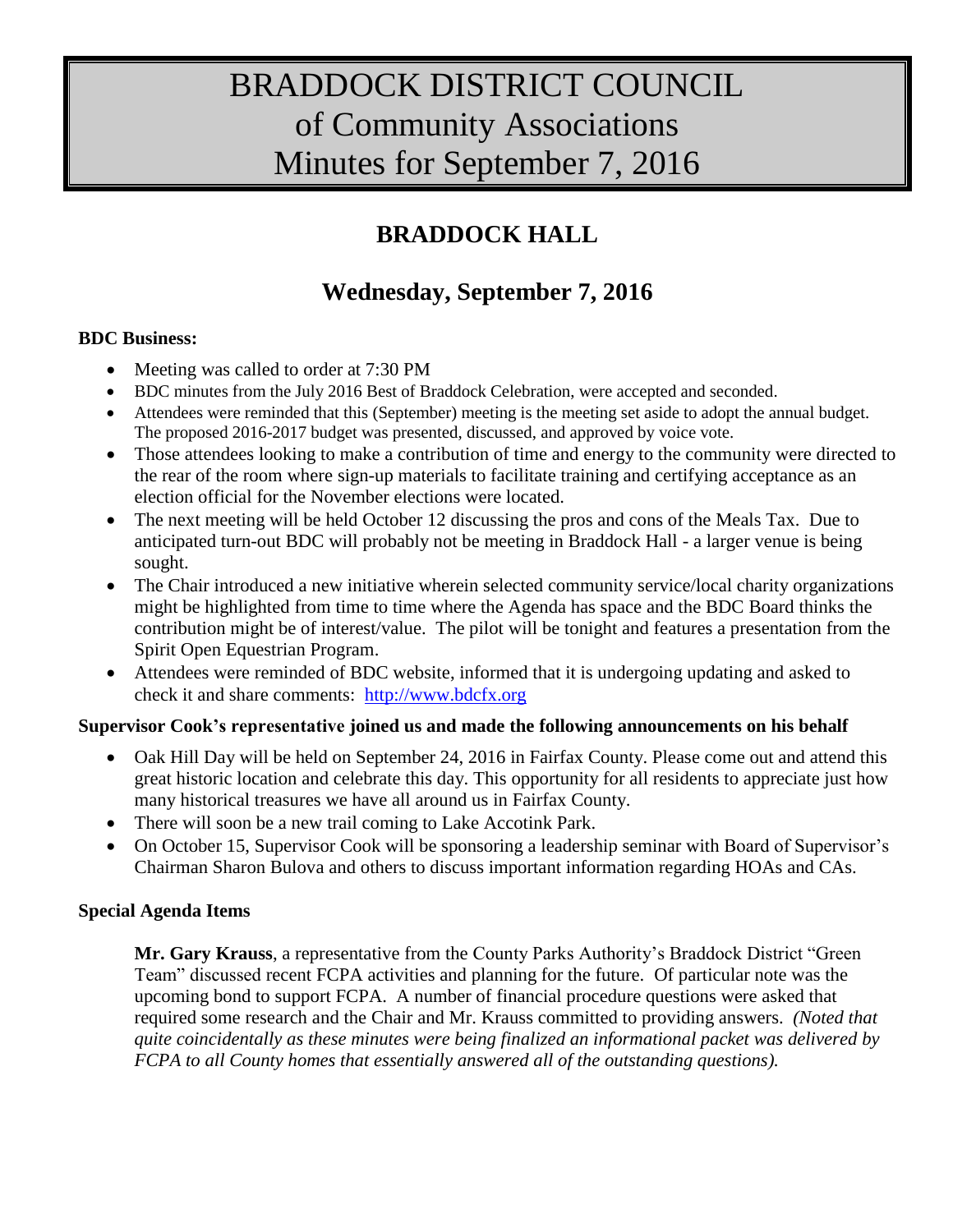**The Spirit Open Equestrian Program** was represented by Ms. Lauren Wong and Mr. Aaron Fleet who showed a 40 minute Powerpoint presentation during which they outlined the success of this program in providing equine related therapy to those in need. They pointed out that while their success has been mostly aimed at younger people up to now they hope to expand their program further to adults and particularly to wounded warriors. Their presentation was well received and BDC members in attendance were generally in favor of continuing the program of occasional presentations like these in the future.

Meeting Adjourned at 9:15 PM

Submitted by Approved by<br>Barbara Varvaglione, Secretary, BDC George Klein. Council

George Klein, Chairman, Braddock District

The budget follows these minutes.